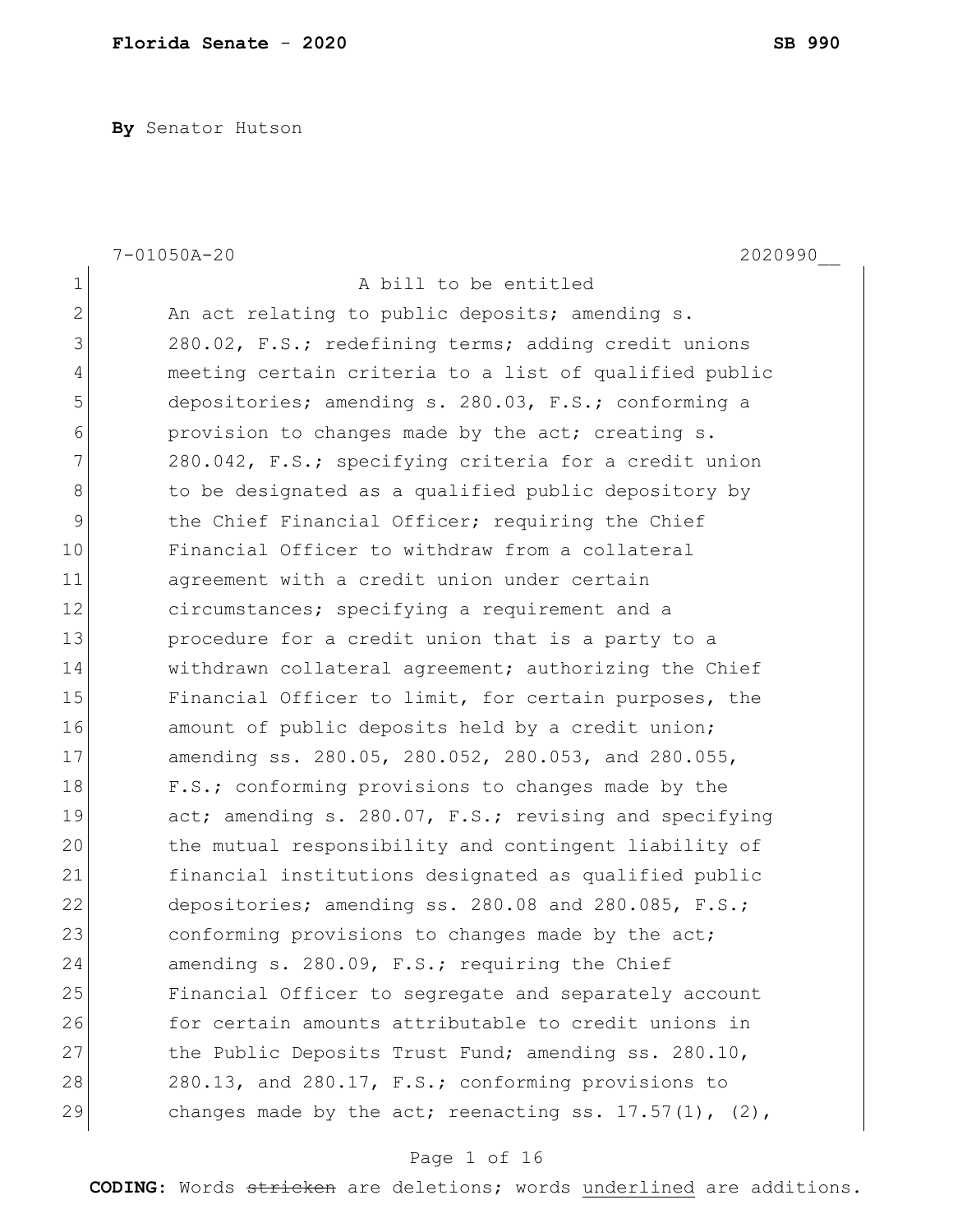|    | 7-01050A-20<br>2020990                                                  |
|----|-------------------------------------------------------------------------|
| 30 | and $(7)$ (a); 17.58(1) and $(2)$ ; 17.62; 17.68(4) and $(5)$ ;         |
| 31 | $24.114(1)$ ; 125.901(3)(e) and (f); 136.01; 159.608(11);               |
| 32 | $175.301; 175.401(8); 185.30; 185.50(8); 190.007(3);$                   |
| 33 | 191.006(16); 215.322(4); 215.34(2); 218.415(16)(c),                     |
| 34 | $(17)$ (c), and $(23)$ (a); $255.502(4)$ (h); $331.309(1)$ and          |
| 35 | $(2); 373.553(2); 420.0005(1); 420.5087(7);$                            |
| 36 | $420.5088(4)$ ; $420.5089(1)$ ; $420.525(1)$ ; 631.221;                 |
| 37 | 655.057(5)(e); 723.06115(3)(c); 895.09(4); and                          |
| 38 | $1009.971(5)$ (d), F.S., to incorporate the amendment                   |
| 39 | made to s. 280.02, F.S., in references thereto;                         |
| 40 | providing an effective date.                                            |
| 41 |                                                                         |
| 42 | Be It Enacted by the Legislature of the State of Florida:               |
| 43 |                                                                         |
| 44 | Section 1. Subsections $(6)$ , $(10)$ , $(21)$ , $(23)$ , and $(26)$ of |
| 45 | section 280.02, Florida Statutes, are amended to read:                  |
| 46 | 280.02 Definitions. - As used in this chapter, the term:                |
| 47 | (6) "Capital account" or "tangible equity capital" means                |
| 48 | total equity capital, as defined on the balance-sheet portion of        |
| 49 | the Consolidated Reports of Condition and Income (call report),         |
| 50 | or net worth, as described in the National Credit Union                 |
| 51 | Administration 5300 Call Report, less intangible assets, as             |
| 52 | submitted to the requlatory financial banking authority.                |
| 53 | (10) "Custodian" means the Chief Financial Officer or a                 |
| 54 | bank, credit union, savings association, or trust company that:         |
| 55 | (a) Is organized and existing under the laws of this state,             |
| 56 | any other state, or the United States;                                  |
| 57 | (b) Has executed all forms required under this chapter or               |
| 58 | any rule adopted hereunder;                                             |
|    |                                                                         |

# Page 2 of 16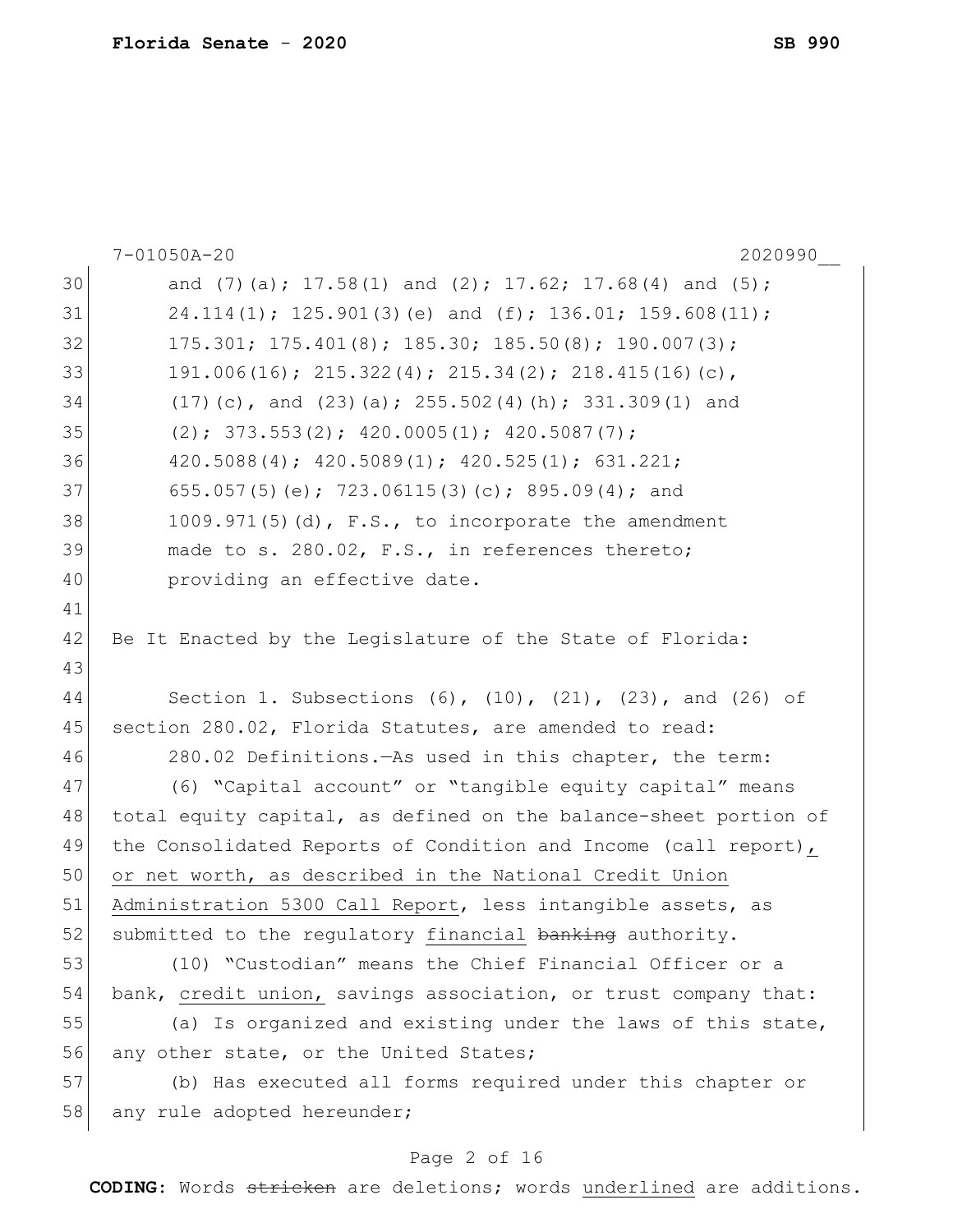|    | $7 - 01050A - 20$<br>2020990                                     |
|----|------------------------------------------------------------------|
| 59 | (c) Agrees to be subject to the jurisdiction of the courts       |
| 60 | of this state, or of the courts of the United States which are   |
| 61 | located within this state, for the purpose of any litigation     |
| 62 | arising out of this chapter; and                                 |
| 63 | (d) Has been approved by the Chief Financial Officer to act      |
| 64 | as a custodian.                                                  |
| 65 | (21) "Pool figure" means the total average monthly balances      |
| 66 | of public deposits held by all banks, savings banks, or savings  |
| 67 | associations, or held separately by all credit unions, qualified |
| 68 | public depositories during the immediately preceding 12-month    |
| 69 | period.                                                          |
| 70 | (23) "Public deposit" means the moneys of the state or of        |
| 71 | any state university, county, school district, community college |
| 72 | district, special district, metropolitan government, or          |
| 73 | municipality, including agencies, boards, bureaus, commissions,  |
| 74 | and institutions of any of the foregoing, or of any court, and   |
| 75 | includes the moneys of all county officers, including            |
| 76 | constitutional officers, which are placed on deposit in a bank,  |
| 77 | credit union, savings bank, or savings association. This         |
| 78 | includes, but is not limited to, time deposit accounts, demand   |
| 79 | deposit accounts, and nonnegotiable certificates of deposit.     |
| 80 | Moneys in deposit notes and in other nondeposit accounts such as |
| 81 | repurchase or reverse repurchase operations are not public       |
| 82 | deposits. Securities, mutual funds, and similar types of         |
| 83 | investments are not public deposits and are not subject to this  |
| 84 | chapter.                                                         |
| 85 | (26) "Qualified public depository" means a bank, credit          |
| 86 | union, savings bank, or savings association that:                |

87 (a) Is organized and exists under the laws of the United

# Page 3 of 16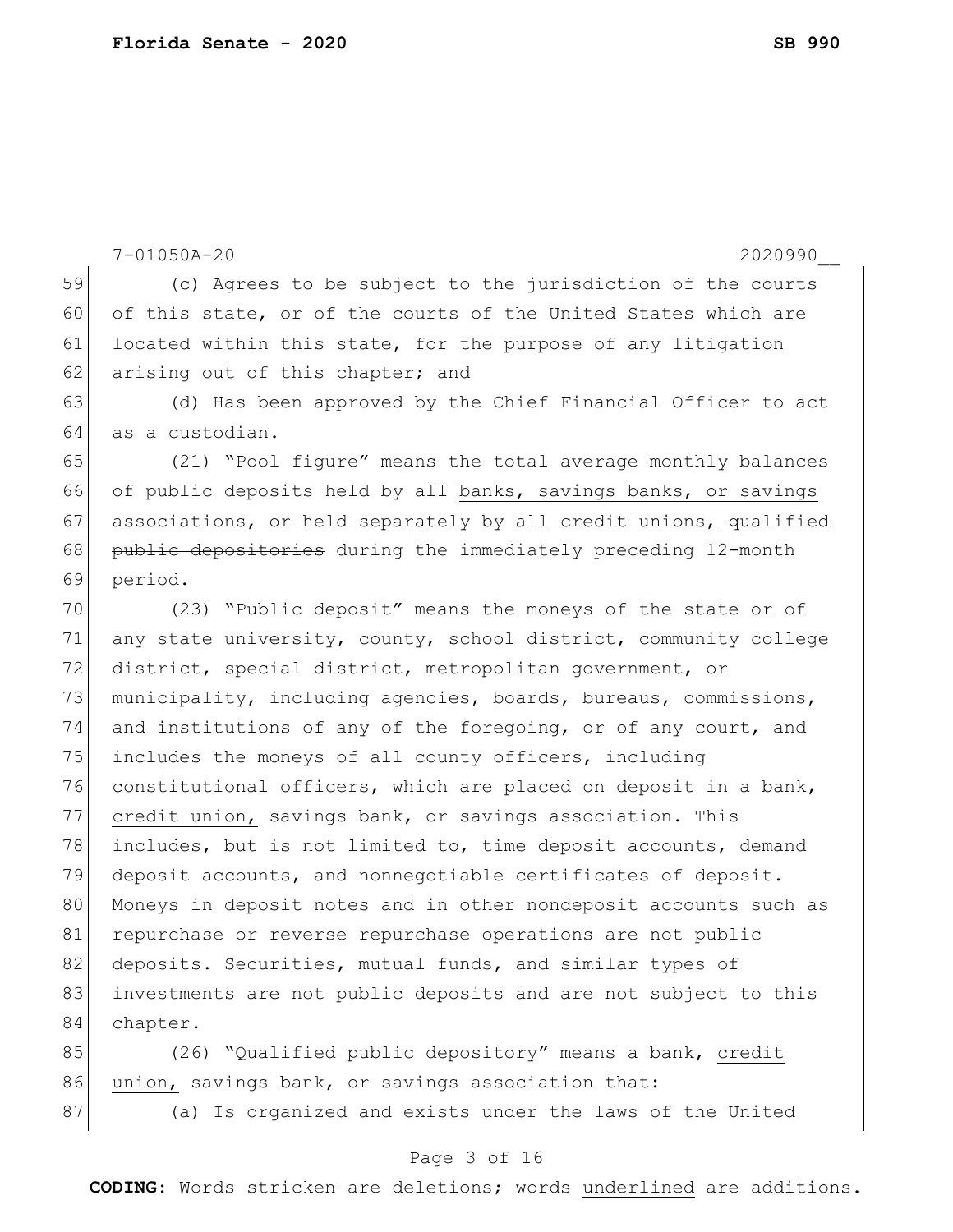|     | $7 - 01050A - 20$<br>2020990                                     |
|-----|------------------------------------------------------------------|
| 88  | States, or the laws of this state, or the laws of any other      |
| 89  | state or territory of the United States.                         |
| 90  | (b) Has its principal place of business in this state or         |
| 91  | has a branch office in this state which is authorized under the  |
| 92  | laws of this state or of the United States to receive deposits   |
| 93  | in this state.                                                   |
| 94  | (c) Is insured by the Federal Deposit Insurance Corporation      |
| 95  | or the National Credit Union Share Insurance Fund Has deposit    |
| 96  | insurance pursuant to the Federal Deposit Insurance Act, as      |
| 97  | amended, 12 U.S.C. ss. 1811 et seq.                              |
| 98  | (d) Has procedures and practices for accurate                    |
| 99  | identification, classification, reporting, and collateralization |
| 100 | of public deposits.                                              |
| 101 | (e) Meets all the requirements of this chapter.                  |
| 102 | (f) Has been designated by the Chief Financial Officer as a      |
| 103 | qualified public depository.                                     |
| 104 | Section 2. Paragraph (a) of subsection (3) of section            |
| 105 | 280.03, Florida Statutes, is amended to read:                    |
| 106 | 280.03 Public deposits to be secured; prohibitions;              |
| 107 | exemptions.-                                                     |
| 108 | (3) The following are exempt from the requirements of, and       |
| 109 | protection under, this chapter:                                  |
| 110 | (a) Public deposits deposited in a bank, credit union, or        |
| 111 | savings association by a trust department or trust company which |
| 112 | are fully secured under trust business laws.                     |
| 113 | Section 3. Section 280.042, Florida Statutes, is created to      |
| 114 | read:                                                            |
| 115 | 280.042 Credit union designations as qualified public            |
| 116 | depositories; withdrawal by the Chief Financial Officer from     |
|     |                                                                  |

# Page 4 of 16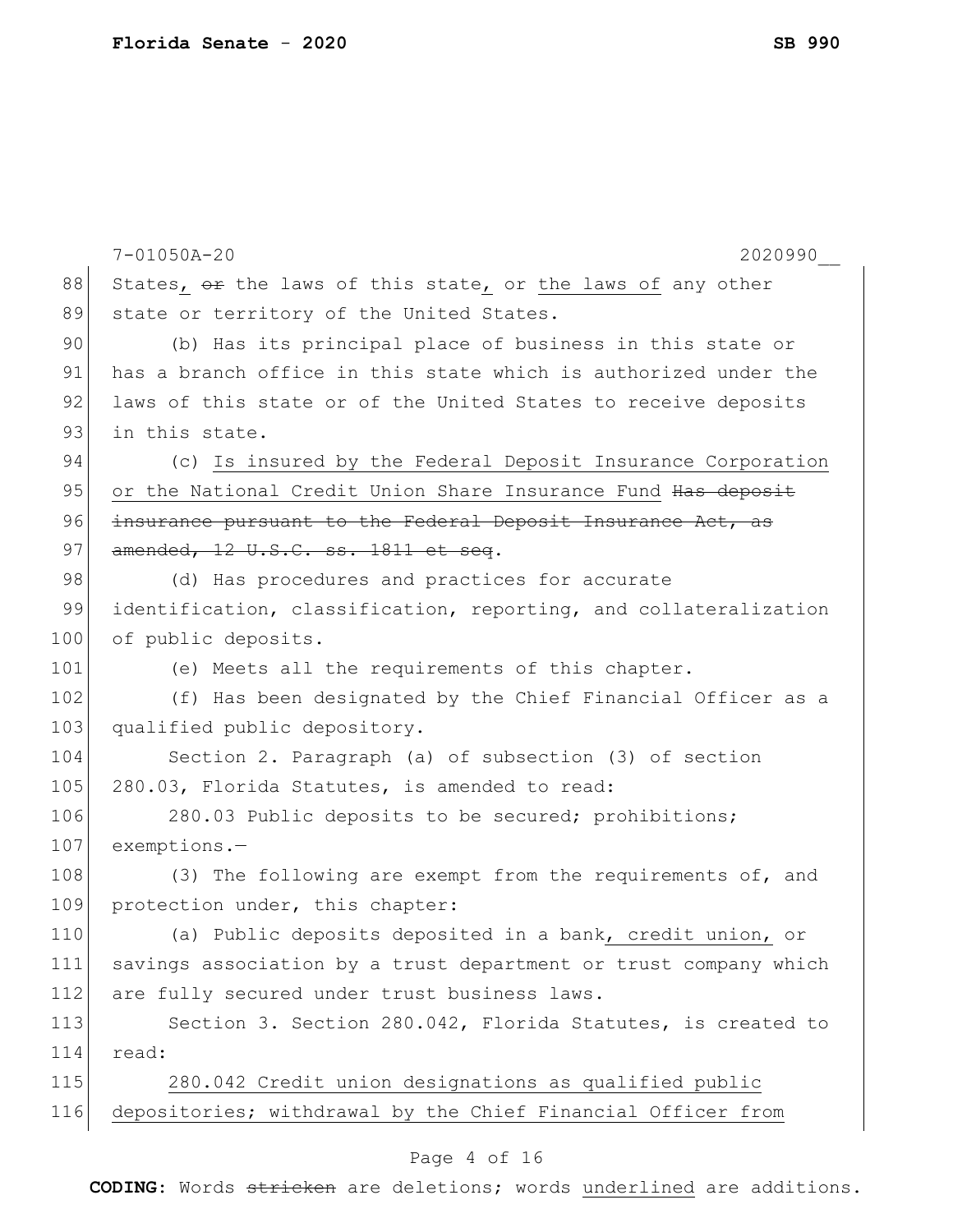|     | 2020990<br>$7 - 01050A - 20$                                     |
|-----|------------------------------------------------------------------|
| 117 | collateral agreements; limits on public deposits.-               |
| 118 | (1) The Chief Financial Officer may not designate a credit       |
| 119 | union as a qualified public depository unless, at the time the   |
| 120 | credit union submits its agreement of contingent liability and   |
| 121 | its collateral agreement, all of the following requirements are  |
| 122 | met:                                                             |
| 123 | (a) The credit union submits a signed statement from a           |
| 124 | public depositor indicating that if the credit union is          |
| 125 | designated as a qualified public depository, the public          |
| 126 | depositor intends to deposit public funds with the credit union. |
| 127 | (b) At least four other credit unions have each submitted        |
| 128 | an agreement of contingent liability, a collateral agreement,    |
| 129 | and a signed statement from a public depositor indicating that   |
| 130 | if the credit union is designated as a qualified public          |
| 131 | depository, the public depositor intends to deposit public funds |
| 132 | with the credit union.                                           |
| 133 | (2) The Chief Financial Officer must withdraw from a             |
| 134 | collateral agreement previously entered into with a credit union |
| 135 | if, during any 90 calendar days, the combined total of the       |
| 136 | number of credit unions designated as qualified public           |
| 137 | depositories and the number of eligible credit unions applying   |
| 138 | to be designated as qualified public depositories is less than   |
| 139 | five.                                                            |
| 140 | (3) A credit union that is a party to a collateral               |
| 141 | agreement from which the Chief Financial Officer withdraws in    |
| 142 | accordance with subsection (2) may no longer be designated as a  |
| 143 | qualified public depository. Within 10 business days after the   |
| 144 | Chief Financial Officer notifies the credit union that the Chief |
| 145 | Financial Officer has withdrawn from the collateral agreement,   |

# Page 5 of 16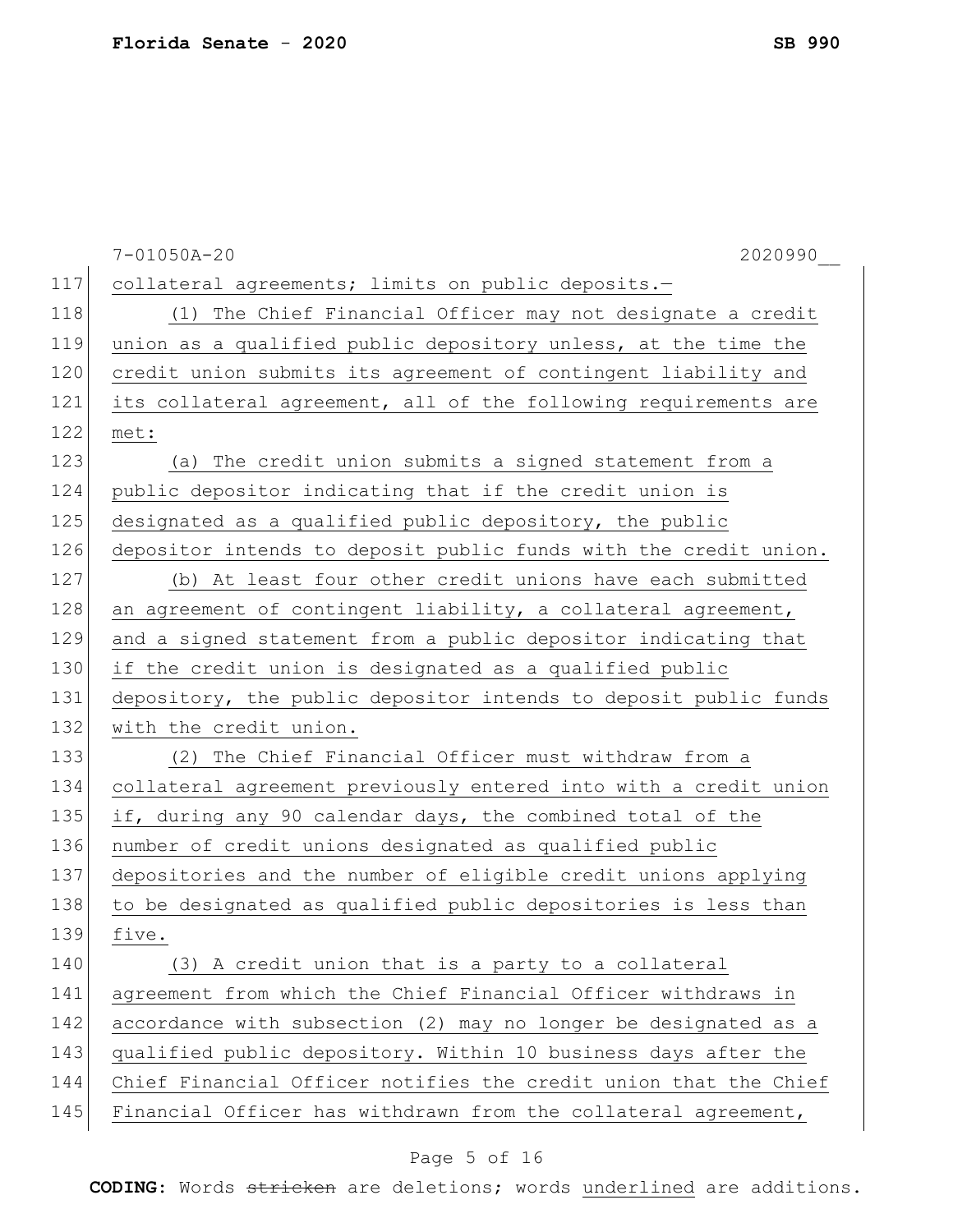|     | $7 - 01050A - 20$<br>2020990                                     |
|-----|------------------------------------------------------------------|
| 146 | the credit union must return all public deposits that the credit |
| 147 | union holds to the public depositor who deposited the funds. The |
| 148 | notice provided for in this subsection may be sent to a credit   |
| 149 | union by regular mail or by e-mail.                              |
| 150 | (4) The Chief Financial Officer may limit the amount of          |
| 151 | public deposits that a credit union may hold in order to make    |
| 152 | sure that no single credit union holds an amount of public       |
| 153 | deposits that might adversely affect the integrity of the public |
| 154 | deposits program.                                                |
| 155 | Section 4. Subsection (11) of section 280.05, Florida            |
| 156 | Statutes, is amended to read:                                    |
| 157 | 280.05 Powers and duties of the Chief Financial Officer.-In      |
| 158 | fulfilling the requirements of this act, the Chief Financial     |
| 159 | Officer has the power to take the following actions he or she    |
| 160 | deems necessary to protect the integrity of the public deposits  |
| 161 | program:                                                         |
| 162 | (11) Sell securities for the purpose of paying losses to         |
| 163 | public depositors not covered by deposit or share insurance.     |
| 164 | Section 5. Subsection (1) of section 280.052, Florida            |
| 165 | Statutes, is amended to read:                                    |
| 166 | 280.052 Order of suspension or disqualification;                 |
| 167 | procedure.-                                                      |
| 168 | (1) The suspension or disqualification of a bank, credit         |
| 169 | union, or savings association as a qualified public depository   |
| 170 | must be by order of the Chief Financial Officer and must be      |
| 171 | mailed to the qualified public depository by registered or       |
| 172 | certified mail.                                                  |
| 173 | Section 6. Paragraph (c) of subsection (1) and paragraph         |
| 174 | (c) of subsection (2) of section 280.053, Florida Statutes, are  |
|     |                                                                  |

# Page 6 of 16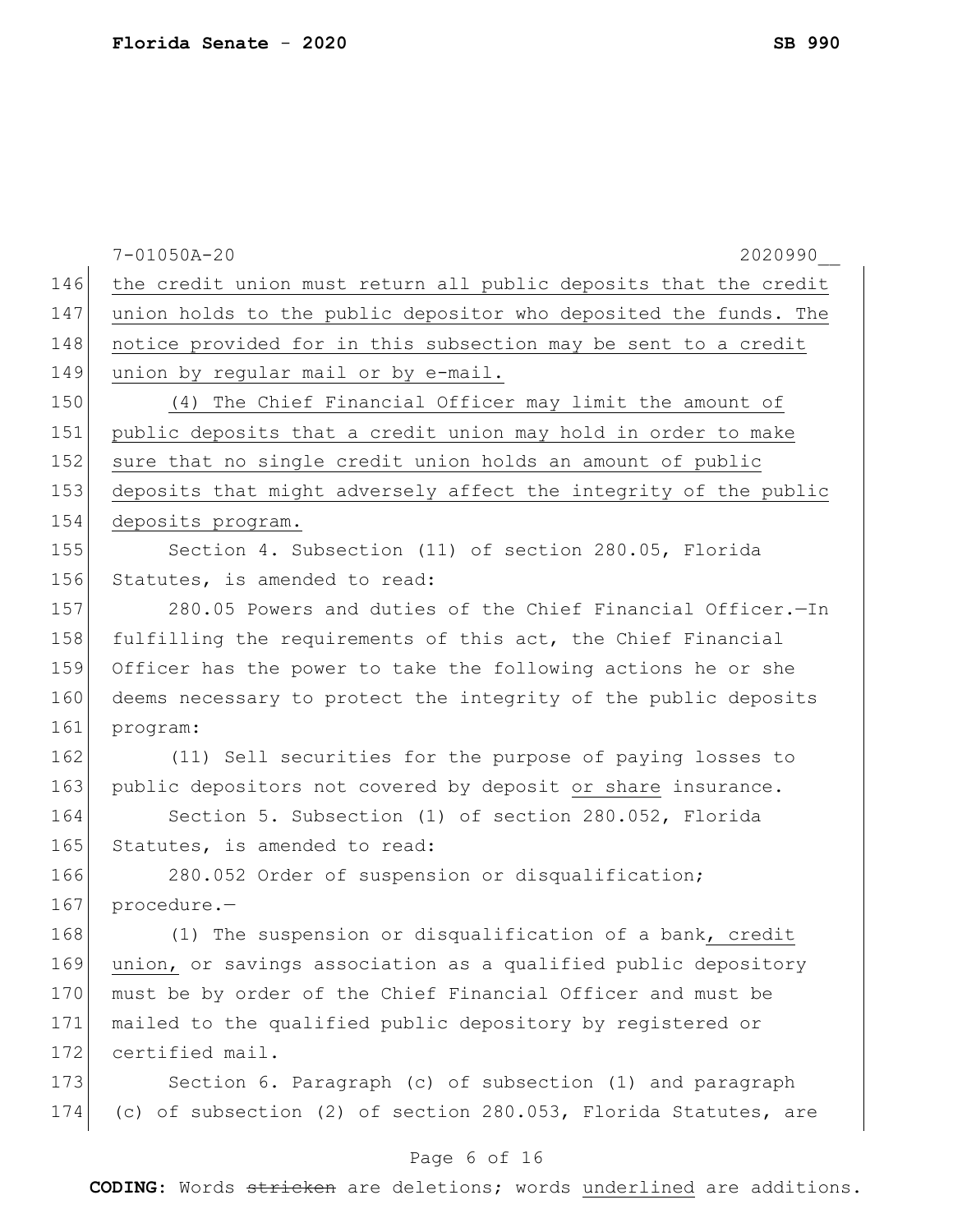|     | 2020990<br>$7 - 01050A - 20$                                     |
|-----|------------------------------------------------------------------|
| 175 | amended to read:                                                 |
| 176 | 280.053 Period of suspension or disqualification;                |
| 177 | obligations during period; reinstatement.-                       |
| 178 | (1)                                                              |
| 179 | (c) Upon expiration of the suspension period, the bank,          |
| 180 | credit union, or savings association may, by order of the Chief  |
| 181 | Financial Officer, be reinstated as a qualified public           |
| 182 | depository, unless the cause of the suspension has not been      |
| 183 | corrected or the bank, credit union, or savings association is   |
| 184 | otherwise not in compliance with this chapter or any rule        |
| 185 | adopted pursuant to this chapter.                                |
| 186 | (2)                                                              |
| 187 | (c) Upon expiration of the disqualification period, the          |
| 188 | bank, credit union, or savings association may reapply for       |
| 189 | qualification as a qualified public depository. If a             |
| 190 | disqualified bank, credit union, or savings association is       |
| 191 | purchased or otherwise acquired by new owners, it may reapply to |
| 192 | the Chief Financial Officer to be a qualified public depository  |
| 193 | before prior to the expiration date of the disqualification      |
| 194 | period. Redesignation as a qualified public depository may occur |
| 195 | only after the Chief Financial Officer has determined that all   |
| 196 | requirements for holding public deposits under the law have been |
| 197 | met.                                                             |
| 198 | Section 7. Section 280.055, Florida Statutes, is amended to      |
| 199 | read:                                                            |
| 200 | 280.055 Cease and desist order; corrective order;                |
| 201 | administrative penalty.-                                         |
| 202 | (1) The Chief Financial Officer may issue a cease and            |
| 203 | desist order and a corrective order upon determining that:       |
|     |                                                                  |

# Page 7 of 16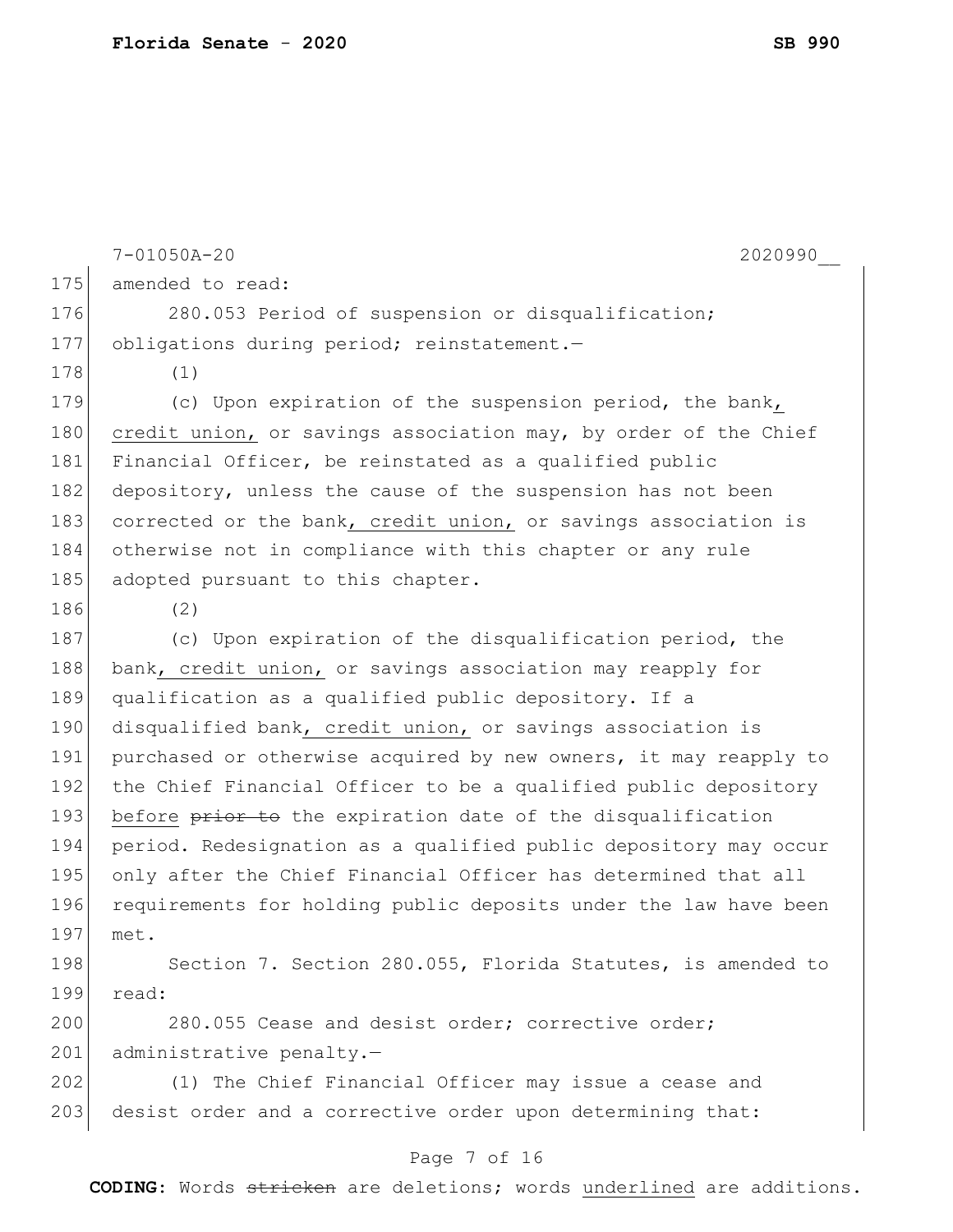```
7-01050A-20 2020990__
204 (a) A qualified public depository has requested and
205 obtained a release of pledged collateral without approval of the 
206 Chief Financial Officer;
207 (b) A bank, credit union, savings association, or other
208 financial institution is holding public deposits without a
209 certificate of qualification issued by the Chief Financial 
210 Officer;
211 (c) A qualified public depository pledges, deposits, or 
212 arranges for the issuance of unacceptable collateral;
213 (d) A custodian has released pledged collateral without 
214 approval of the Chief Financial Officer;
215 (e) A qualified public depository or a custodian has not 
216 furnished to the Chief Financial Officer, when the Chief
217 Financial Officer requested, a power of attorney or bond power 
218 or bond assignment form required by the bond agent or bond
219 trustee for each issue of registered certificated securities 
220 pledged and registered in the name, or nominee name, of the
221 qualified public depository or custodian; or
222 (f) A qualified public depository; a bank, credit union,
223 savings association, or other financial institution; or a
224 custodian has committed any other violation of this chapter or 
225 any rule adopted pursuant to this chapter that the Chief
226 Financial Officer determines may be remedied by a cease and 
227 desist order or corrective order.
228 (2) Any qualified public depository or other bank, credit
229 union, savings association, or financial institution or 
230 custodian that violates a cease and desist order or corrective
231 order of the Chief Financial Officer is subject to an 
232 administrative penalty not exceeding $1,000 for each violation
```
#### Page 8 of 16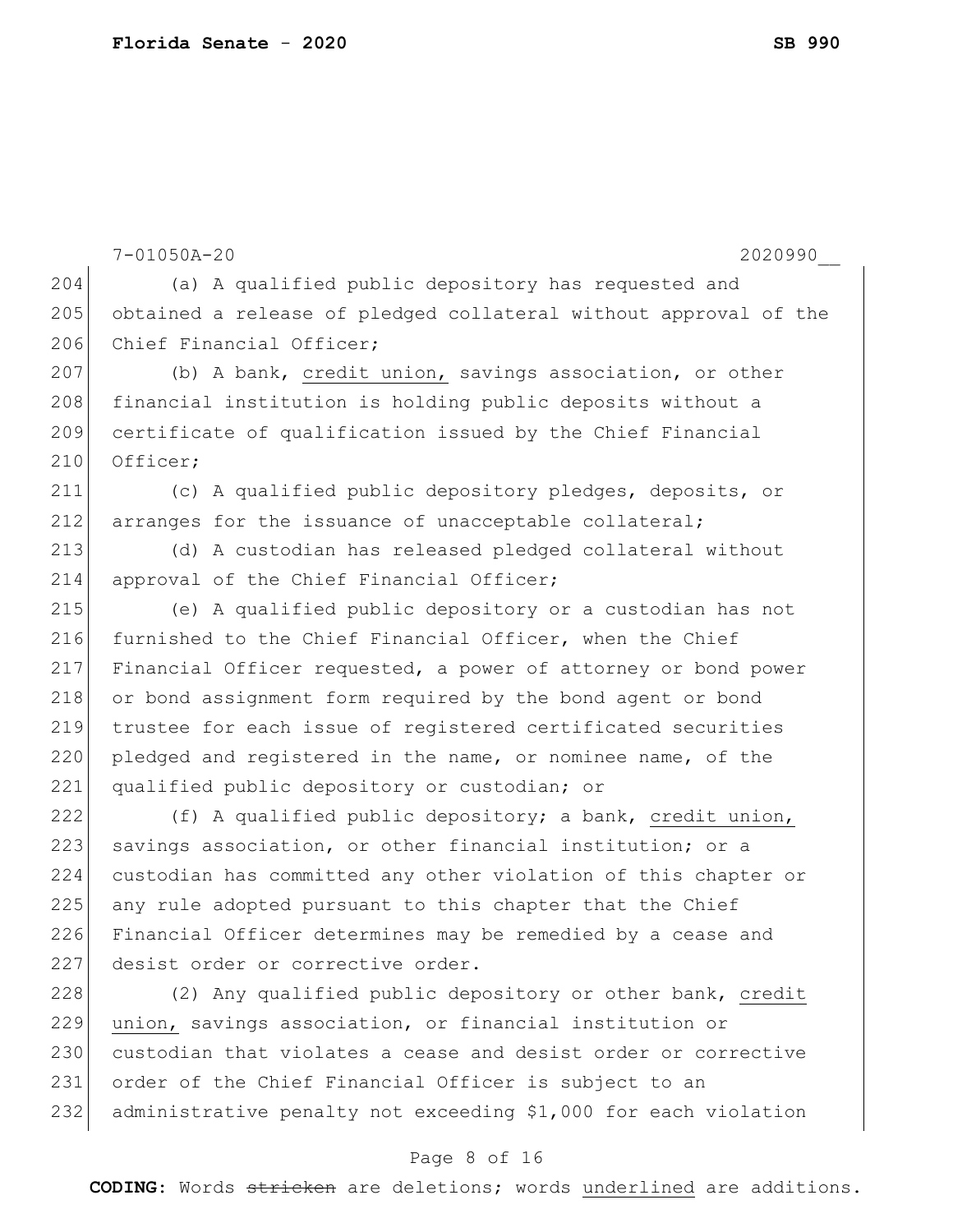|     | $7 - 01050A - 20$<br>2020990                                     |
|-----|------------------------------------------------------------------|
| 233 | of the order. Each day the violation of the order continues      |
| 234 | constitutes a separate violation.                                |
| 235 | Section 8. Section 280.07, Florida Statutes, is amended to       |
| 236 | read:                                                            |
| 237 | 280.07 Mutual responsibility and contingent liability.-          |
| 238 | (1) A Any bank, savings bank, or savings association that        |
| 239 | is designated as a qualified public depository and that is not   |
| 240 | insolvent shall guarantee public depositors against loss caused  |
| 241 | by the default or insolvency of other banks, savings banks, or   |
| 242 | savings associations that are designated as qualified public     |
| 243 | depositories.                                                    |
| 244 | (2) A credit union that is designated as a qualified public      |
| 245 | depository and that is not insolvent shall guarantee public      |
| 246 | depositors against loss caused by the default or insolvency of   |
| 247 | other credit unions that are designated as qualified public      |
| 248 | depositories.                                                    |
| 249 |                                                                  |
| 250 | Each qualified public depository shall execute a form prescribed |
| 251 | by the Chief Financial Officer for such guarantee which must     |
| 252 | shall be approved by the board of directors and must shall       |
| 253 | become an official record of the institution.                    |
| 254 | Section 9. Subsections (1) and (3) of section 280.08,            |
| 255 | Florida Statutes, are amended to read:                           |
| 256 | 280.08 Procedure for payment of losses. When the Chief           |
| 257 | Financial Officer determines that a default or insolvency has    |
| 258 | occurred, he or she shall provide notice as required in s.       |
| 259 | 280.085 and implement the following procedures:                  |
| 260 | (1) The Division of Treasury, in cooperation with the            |
| 261 | Office of Financial Regulation of the Financial Services         |
|     |                                                                  |

# Page 9 of 16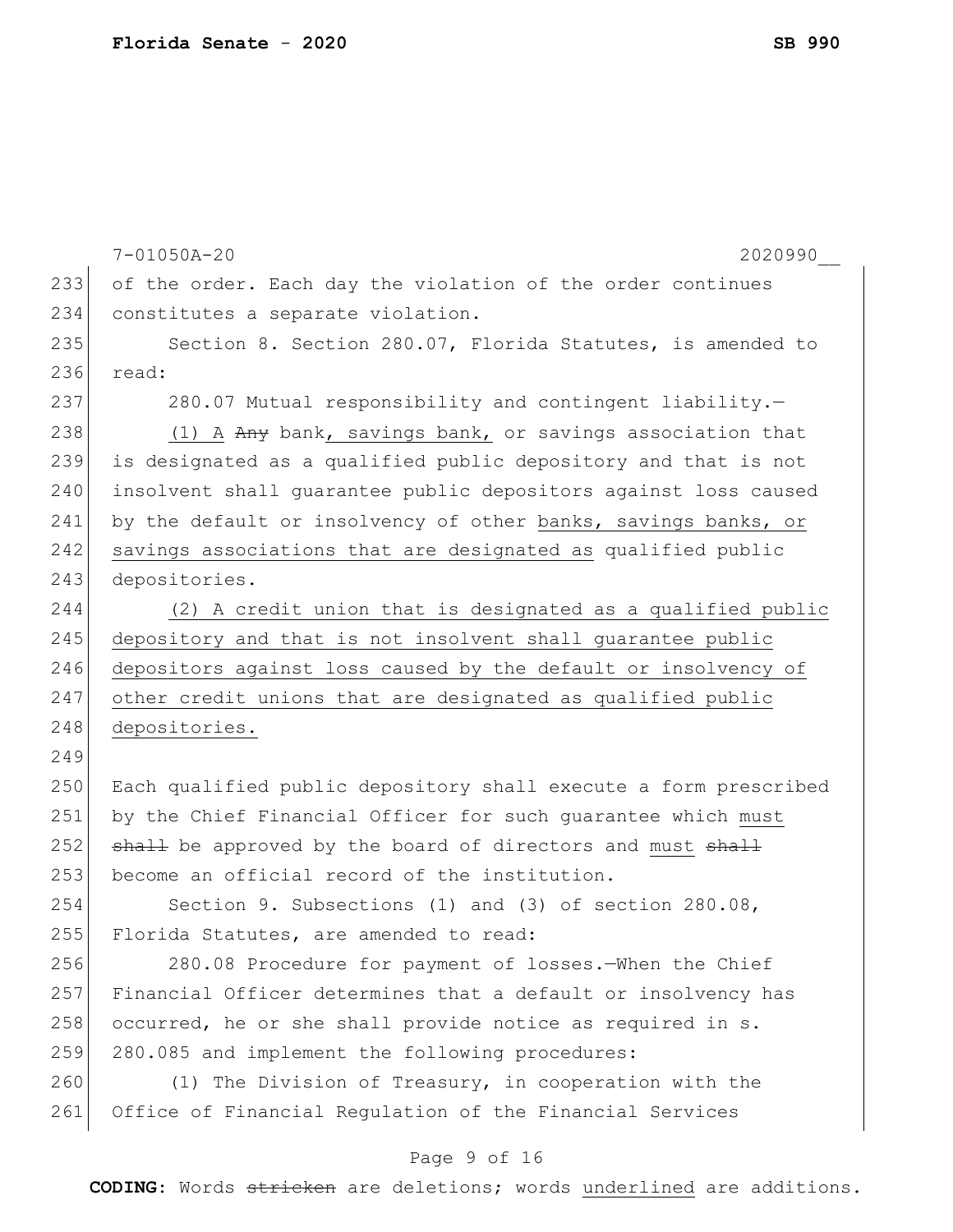7-01050A-20 2020990\_\_ 262 Commission or the receiver of the qualified public depository in 263 default, shall ascertain the amount of funds of each public 264 depositor on deposit at such depository and the amount of 265 deposit or share insurance applicable to such deposits. 266 (3)(a) The loss to public depositors shall be satisfied, 267 insofar as possible, first through any applicable deposit or 268 share insurance and then through demanding payment under letters 269 of credit or the sale of collateral pledged or deposited by the 270 defaulting depository. The Chief Financial Officer may assess 271 qualified public depositories as provided in paragraph (b), 272 subject to the segregation of contingent liability in s. 280.07, 273 for the total loss if the demand for payment or sale of 274 collateral cannot be accomplished within 7 business days. 275 (b) The Chief Financial Officer shall provide coverage of 276 any remaining loss by assessment against the other qualified 277 public depositories. The Chief Financial Officer shall determine 278 such assessment for each qualified public depository by 279 multiplying the total amount of any remaining loss to all public 280 depositors by a percentage which represents the average monthly 281 balance of public deposits held by each qualified public 282 depository during the previous 12 months divided by the total 283 average monthly balances of public deposits held by all 284 qualified public depositories, excluding the defaulting 285 depository, during the same period. The assessment calculation 286 must shall be computed to six decimal places. 287 Section 10. Subsection (4) of section 280.085, Florida 288 Statutes, is amended, and subsection (1) of that section is 289 republished, to read: 290 280.085 Notice to claimants.-

#### Page 10 of 16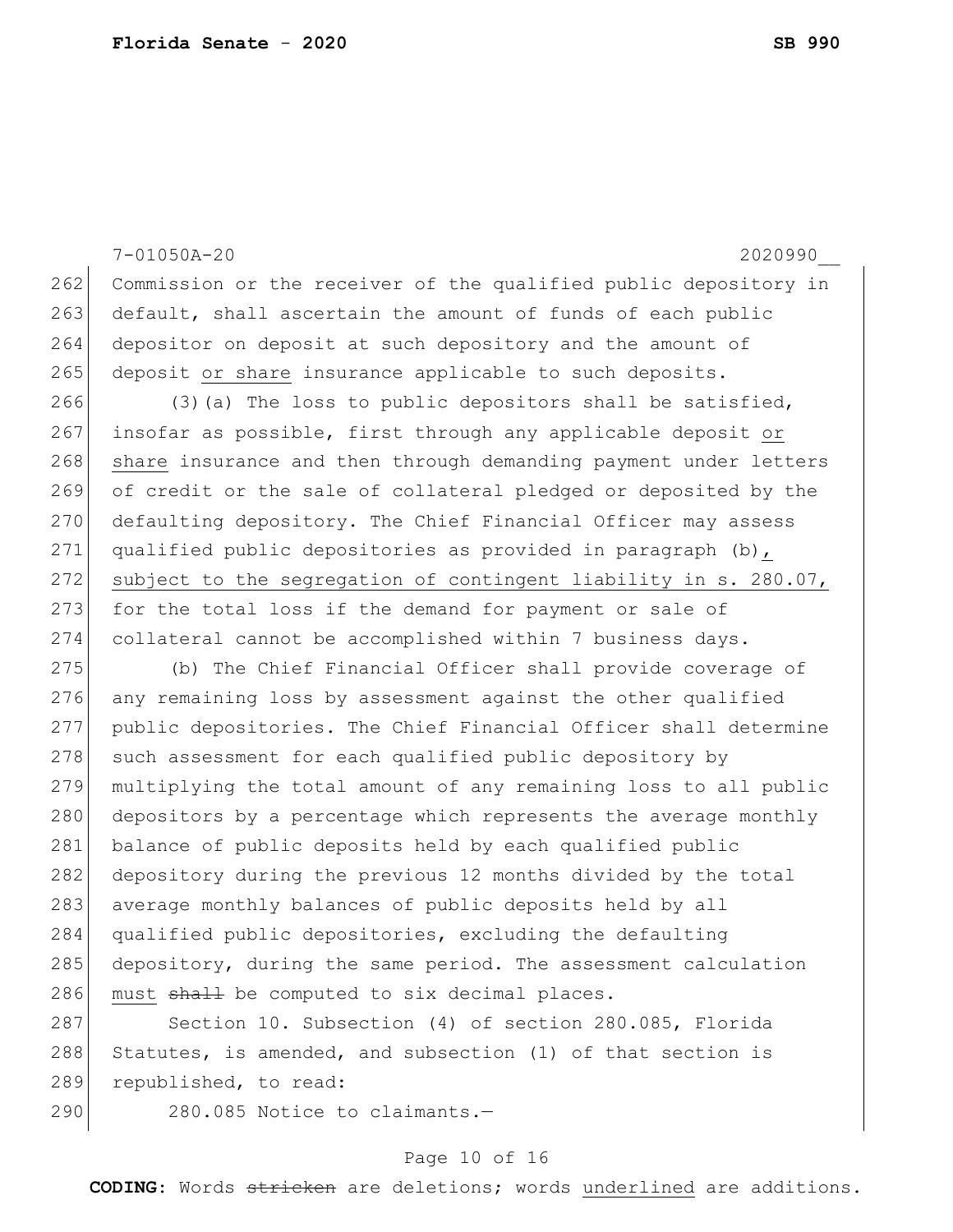|     | $7 - 01050A - 20$<br>2020990                                     |
|-----|------------------------------------------------------------------|
| 291 | (1) Upon determining the default or insolvency of a              |
| 292 | qualified public depository, the Chief Financial Officer shall   |
| 293 | notify, by first-class mail, all public depositors that have     |
| 294 | complied with s. 280.17 of such default or insolvency. The       |
| 295 | notice must direct all public depositors having claims or        |
| 296 | demands against the Public Deposits Trust Fund occasioned by the |
| 297 | default or insolvency to file their claims with the Chief        |
| 298 | Financial Officer within 30 days after the date of the notice.   |
| 299 | (4) The notice required in subsection (1) is not required        |
| 300 | if the default or insolvency of a qualified public depository is |
| 301 | resolved in a manner in which all Florida public deposits are    |
| 302 | acquired by another insured bank, credit union, savings bank, or |
| 303 | savings association.                                             |
| 304 | Section 11. Section 280.09, Florida Statutes, is amended to      |
| 305 | read:                                                            |
| 306 | 280.09 Public Deposits Trust Fund.-                              |
| 307 | (1) In order to facilitate the administration of this            |
| 308 | chapter, there is created the Public Deposits Trust Fund,        |
| 309 | hereafter in this section designated "the fund." The proceeds    |
| 310 | from the sale of securities or draw on letters of credit held as |
| 311 | collateral or from any assessment pursuant to s. 280.08 must     |
| 312 | shall be deposited into the fund. The Chief Financial Officer    |
| 313 | shall segregate and separately account for any collateral        |
| 314 | proceeds, assessments, or administrative penalties attributable  |
| 315 | to a credit union from any collateral proceeds, assessments, or  |
| 316 | administrative penalties attributable to any bank, savings bank, |
| 317 | or savings association. Any administrative penalty collected     |
| 318 | pursuant to this chapter shall be deposited into the Treasury    |
| 319 | Administrative and Investment Trust Fund.                        |
|     |                                                                  |

# Page 11 of 16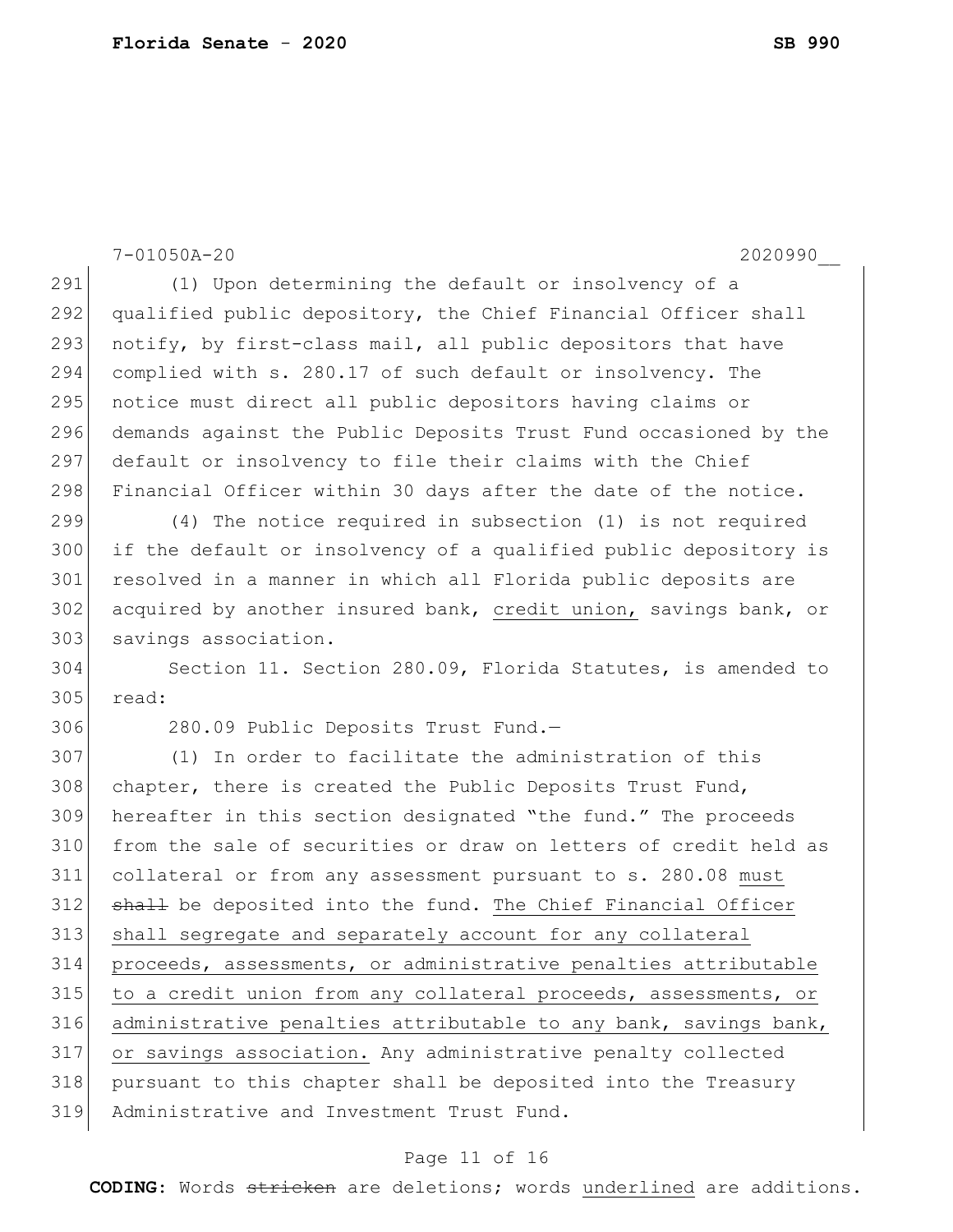7-01050A-20 2020990\_\_ 320 (2) The Chief Financial Officer is authorized to pay any losses to public depositors from the fund, subject to the limitations provided in subsection (1), and there are hereby appropriated from the fund such sums as may be necessary from time to time to pay the losses. The term "losses," for purposes of this chapter, must  $\frac{1}{2}$  also include losses of interest or other accumulations to the public depositor as a result of penalties for early withdrawal required by Depository Institution Deregulatory Commission Regulations or applicable successor federal laws or regulations because of suspension or disqualification of a qualified public depository by the Chief Financial Officer pursuant to s. 280.05 or because of withdrawal from the public deposits program pursuant to s. 280.11. In that event, the Chief Financial Officer is authorized to assess against the suspended, disqualified, or withdrawing public 335 depository, in addition to any amount authorized by any other provision of this chapter, an administrative penalty equal to the amount of the early withdrawal penalty and to pay that amount over to the public depositor as reimbursement for such loss. Any money in the fund estimated not to be needed for immediate cash requirements shall be invested pursuant to s. 17.61. Section 12. Subsections (1) and (3) of section 280.10, 343 Florida Statutes, are amended to read: 280.10 Effect of merger, acquisition, or consolidation; 345 change of name or address.-

 (1) When a qualified public depository is merged into, acquired by, or consolidated with a bank, credit union, savings 348 bank, or savings association that is not a qualified public

#### Page 12 of 16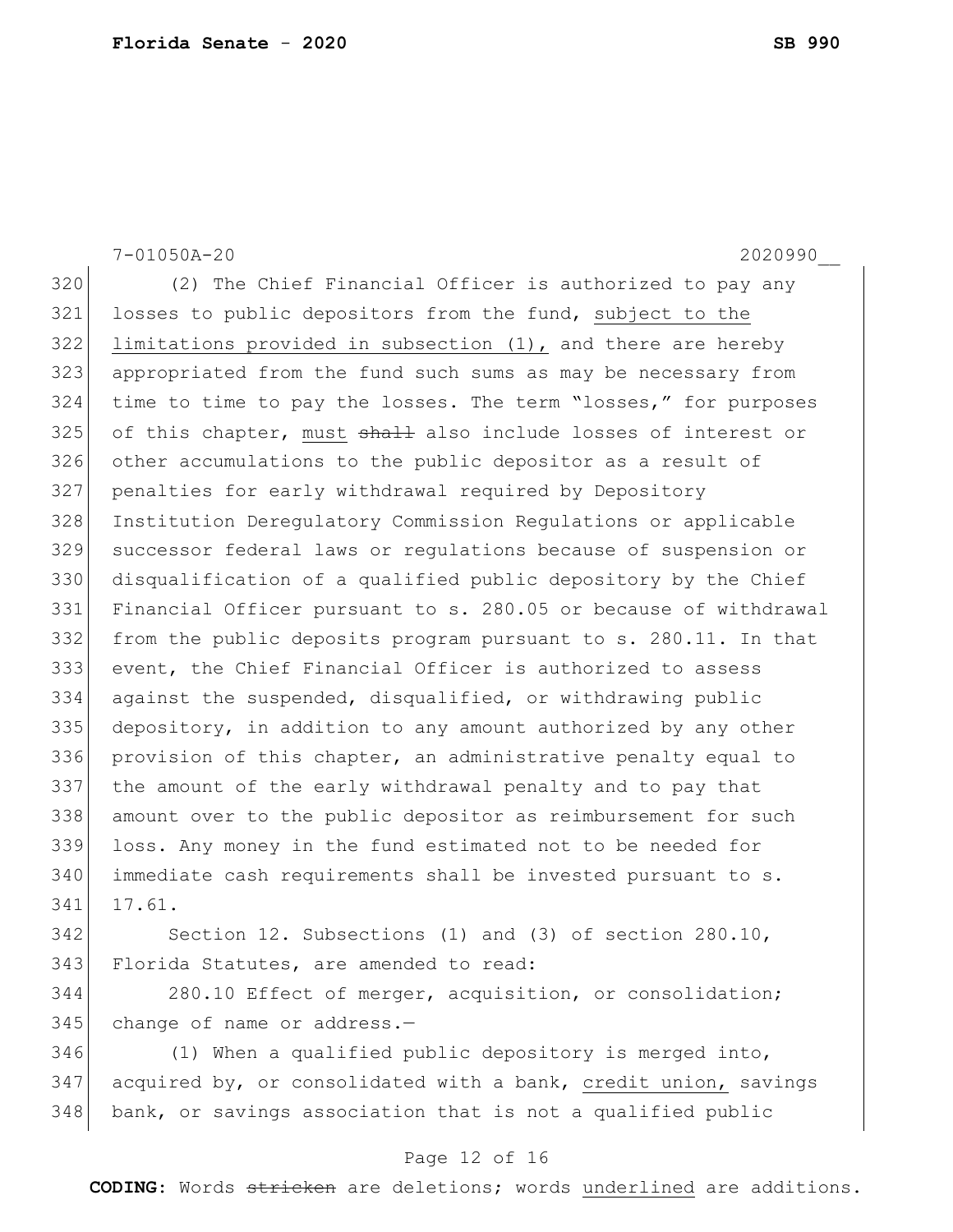|     | $7 - 01050A - 20$<br>2020990                                     |
|-----|------------------------------------------------------------------|
| 349 | depository:                                                      |
| 350 | (a) The resulting institution shall automatically become a       |
| 351 | qualified public depository subject to the requirements of the   |
| 352 | public deposits program.                                         |
| 353 | (b) The contingent liability of the former institution           |
| 354 | shall be a liability of the resulting institution.               |
| 355 | (c) The public deposits and associated collateral of the         |
| 356 | former institution shall be public deposits and collateral of    |
| 357 | the resulting institution.                                       |
| 358 | (d) The resulting institution shall, within 90 calendar          |
| 359 | days after the effective date of the merger, acquisition, or     |
| 360 | consolidation, deliver to the Chief Financial Officer:           |
| 361 | 1. Documentation in its name as required for participation       |
| 362 | in the public deposits program; or                               |
| 363 | 2. Written notice of intent to withdraw from the program as      |
| 364 | provided in s. 280.11 and a proposed effective date of           |
| 365 | withdrawal which shall be within 180 days after the effective    |
| 366 | date of the acquisition, merger, or consolidation of the former  |
| 367 | institution.                                                     |
| 368 | (e) If the resulting institution does not meet                   |
| 369 | qualifications to become a qualified public depository or does   |
| 370 | not submit required documentation within 90 calendar days after  |
| 371 | the effective date of the merger, acquisition, or consolidation, |
| 372 | the Chief Financial Officer shall initiate mandatory withdrawal  |
| 373 | actions as provided in s. 280.11 and shall set an effective date |
| 374 | of withdrawal that is within 180 days after the effective date   |
| 375 | of the acquisition, merger, or consolidation of the former       |
| 376 | institution.                                                     |
| 377 | (3) If the default or insolvency of a qualified public           |

# Page 13 of 16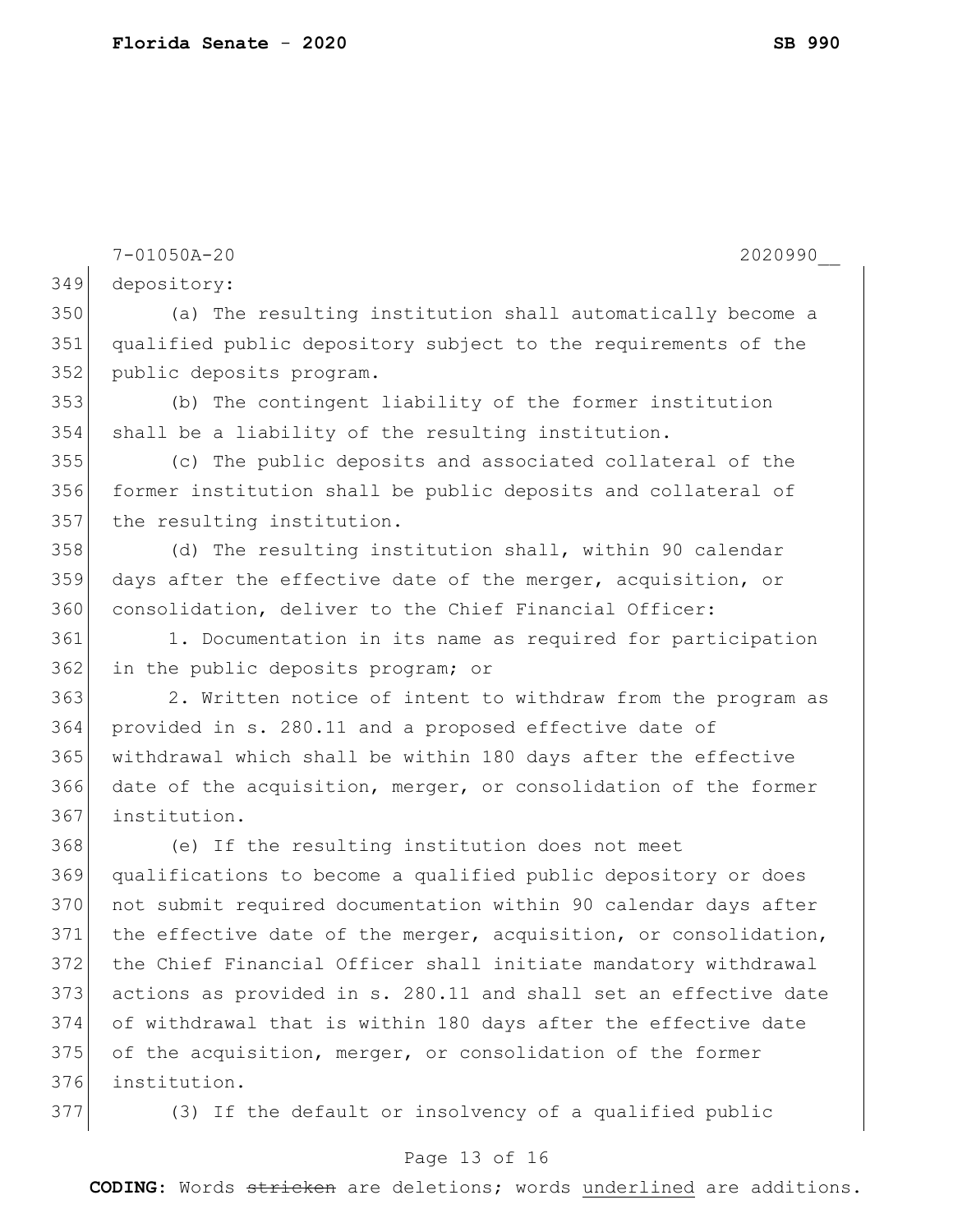|     | $7 - 01050A - 20$<br>2020990                                     |
|-----|------------------------------------------------------------------|
| 378 | depository results in acquisition of all or part of its Florida  |
| 379 | public deposits by a bank, credit union, savings bank, or        |
| 380 | savings association that is not a qualified public depository,   |
| 381 | the bank, credit union, savings bank, or savings association     |
| 382 | acquiring the Florida public deposits is subject to subsection   |
| 383 | $(1)$ .                                                          |
| 384 | Section 13. Subsection (1) of section 280.13, Florida            |
| 385 | Statutes, is amended to read:                                    |
| 386 | 280.13 Eligible collateral.-                                     |
| 387 | (1) Securities eligible to be pledged as collateral by           |
| 388 | qualified public depositories banks and savings associations     |
| 389 | shall be limited to:                                             |
| 390 | (a) Direct obligations of the United States Government.          |
| 391 | (b) Obligations of any federal agency that are fully             |
| 392 | quaranteed as to payment of principal and interest by the United |
| 393 | States Government.                                               |
| 394 | (c) Obligations of the following federal agencies:               |
| 395 | 1. Farm credit banks.                                            |
| 396 | 2. Federal land banks.                                           |
| 397 | 3. The Federal Home Loan Bank and its district banks.            |
| 398 | 4. Federal intermediate credit banks.                            |
| 399 | 5. The Federal Home Loan Mortgage Corporation.                   |
| 400 | 6. The Federal National Mortgage Association.                    |
| 401 | 7. Obligations quaranteed by the Government National             |
| 402 | Mortgage Association.                                            |
| 403 | (d) General obligations of a state of the United States, or      |
| 404 | of Puerto Rico, or of a political subdivision or municipality    |
| 405 | thereof.                                                         |
| 406 | (e) Obligations issued by the Florida State Board of             |
|     | $11 \quad \Omega$ $\Gamma$ 16                                    |

#### Page 14 of 16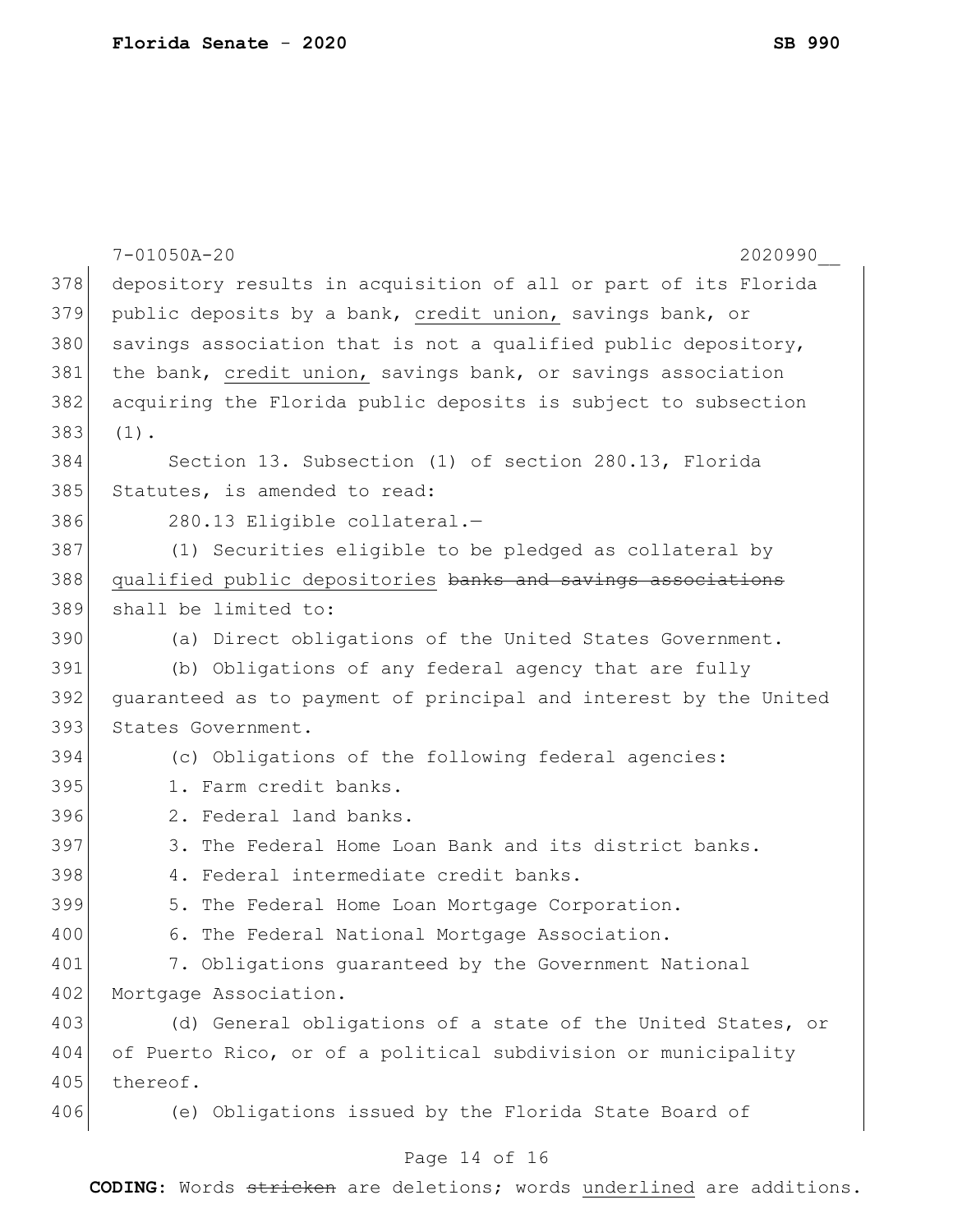|     | $7 - 01050A - 20$<br>2020990                                     |
|-----|------------------------------------------------------------------|
| 407 | Education under authority of the State Constitution or           |
| 408 | applicable statutes.                                             |
| 409 | (f) Tax anticipation certificates or warrants of counties        |
| 410 | or municipalities having maturities not exceeding 1 year.        |
| 411 | (g) Public housing authority obligations.                        |
| 412 | (h) Revenue bonds or certificates of a state of the United       |
| 413 | States or of a political subdivision or municipality thereof.    |
| 414 | (i) Corporate bonds of any corporation that is not an            |
| 415 | affiliate or subsidiary of the qualified public depository.      |
| 416 | Section 14. Paragraph (b) of subsection (4) of section           |
| 417 | 280.17, Florida Statutes, is amended to read:                    |
| 418 | 280.17 Requirements for public depositors; notice to public      |
| 419 | depositors and governmental units; loss of protection.-In        |
| 420 | addition to any other requirement specified in this chapter,     |
| 421 | public depositors shall comply with the following:               |
| 422 | (4) If public deposits are in a qualified public depository      |
| 423 | that has been declared to be in default or insolvent, each       |
| 424 | public depositor shall:                                          |
| 425 | (b) Submit to the Chief Financial Officer for each public        |
| 426 | deposit, within 30 days after the date of official notification  |
| 427 | from the Chief Financial Officer, the following:                 |
| 428 | 1. A claim form and agreement, as prescribed by the Chief        |
| 429 | Financial Officer, executed under oath, accompanied by proof of  |
| 430 | authority to execute the form on behalf of the public depositor. |
| 431 | 2. A completed public deposit identification and                 |
| 432 | acknowledgment form, as described in subsection (2).             |
| 433 | 3. Evidence of the insurance afforded the deposit pursuant       |
| 434 | to the Federal Deposit Insurance Act or the Federal Credit Union |
| 435 | Act, as appropriate.                                             |

# Page 15 of 16